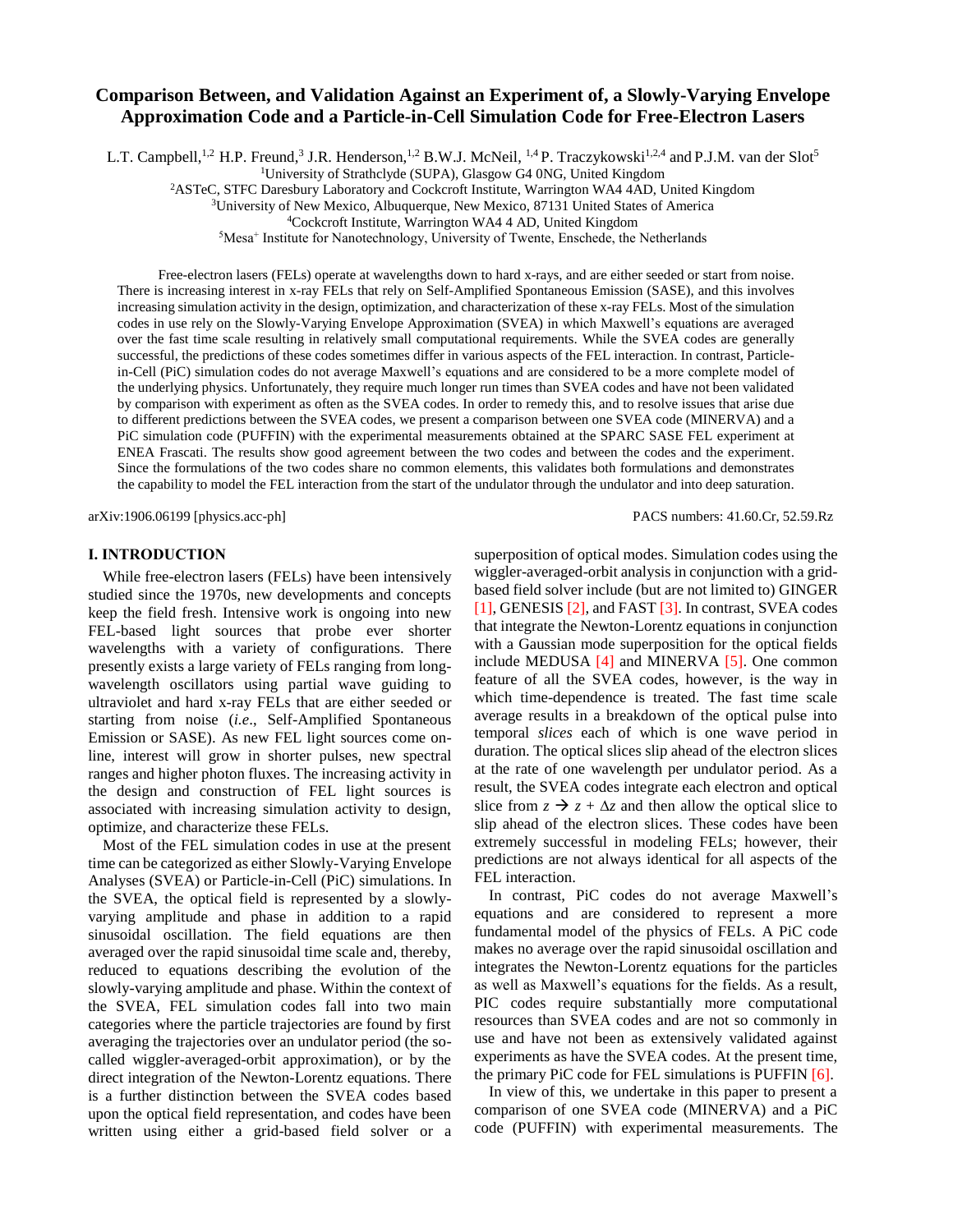properties/capabilities of these codes have been presented in the literature and will not be discussed here other than to emphasize that while MINERVA applies the SVEA it does not average the Newton-Lorentz equations over the undulator period. As such, both PUFFIN and MINERVA integrate the particle trajectories in the full magnetostatic and electromagnetic field representations. Other than this, the two codes share no common elements. In particular, the particle loading algorithms used to treat start-up from noise are different. MINERVA uses an adaptation of the algorithm described by Fawley [8] while PUFFIN uses an algorithm developed by McNeil *et al*. [9].

The organization of the paper is as follows. Our purpose in this paper is to compare the simulation results obtained by the two codes and to "validate" the codes by comparison with experimental measurements taken in a SASE FEL. To this end, comparisons between PUFFIN and MINERVA and between the two codes and experimental measurements at the "Sorgente Pulsata ed Amplificata di Radiazione Coerente" (SPARC) experiment which is a SASE FEL located at ENEA Frascati [7] are presented in Section II. A summary with conclusions is given in Section III.

#### **II. THE SPARC SASE FEL**

The "Sorgente Pulsata ed Amplificata di Radiazione Coerente" (SPARC) experiment is a SASE FEL located at ENEA Frascati [7]. The best estimate for the experimental parameters of SPARC are summarized in Table 1 and are as follows. The electron beam energy was 151.9 MeV, with a bunch charge of 450 pC, and a bunch width of 12.67 psec. A parabolic temporal bunch profile was used in MINERVA while PUFFIN employed a Gaussian temporal profile. In practice, these two choices for the temporal profiles did not result in any significant differences in the predictions found by the two codes or between the codes and the experimental measurements. The *x* and *y* emittances were 2.5 mm-mrad and 2.9 mm-mrad respectively, and the rms energy spread was 0.02%. There were six undulators in the experiment, each of which was 77 periods in length (with one period for the entrance uptaper and another for the exit down-taper) with a period of 2.8 cm and an amplitude of 7.88 kG.

The experiment employed six undulators for an overall length of about 15 meters, but this was too short to reach saturation given the bunch charge. In order to compare the codes in the saturated regime, therefore, we extended the undulator/FODO lattice to include 11 undulators out to a distance of about 28 meters. As a result, the experimental data is used to anchor the validation of the codes in the start-up and exponential growth regions, while the code results are compared for the initial start-up, exponential growth and deep saturation regimes. The gaps between the undulators were 0.4 m in length and the quadrupoles (0.053 m in length with a field gradient of 0.9 kG/cm) formed a strong focusing lattice and were located 0.105 m downstream from the exit of the previous undulator. Note that the quadrupole orientations were fixed and did not

alternate. The electron beam was matched into the undulator/focusing lattice. The resonance occurred at a wavelength of 491.5 nm. In the experiment, the pulse energies were measured in the gaps after each undulator segments by opening the gaps in successive undulators, thereby detuning the FEL interaction, in the further downstream undulators [7].

| <b>Electron Beam</b>  |                   |
|-----------------------|-------------------|
| Energy                | 151.9 MeV         |
| <b>Bunch Charge</b>   | 450 pC            |
| <b>Bunch Duration</b> | 12.67 psec        |
| $x$ -Emittance        | 2.5 mm-mrad       |
| y-Emittance           | 2.9 mm-mrad       |
| rms Energy Spread     | 0.02%             |
| rms Size $(x)$        | 132 microns       |
| $\alpha_{\rm r}$      | 0.938             |
| rms Size(y)           | 75 microns        |
| $\alpha_{\rm v}$      | $-0.705$          |
| <b>Undulators</b>     |                   |
| Period                | $2.8 \text{ cm}$  |
| Length                | 77 Periods        |
| Amplitude             | 7.8796 kG         |
| $K_{rms}$             | 1.457             |
| Gap Length            | 0.40 <sub>m</sub> |
| Quadrupoles           |                   |
| Length                | 5.3 cm            |
| <b>Field Gradient</b> | $0.9$ kG/cm       |

Table 1: Parameters of the SPARC FEL experiment.

The simulated propagation of the beam through the undulator/quadrupole lattice is shown in Fig. 1, where we plot the beam envelope in *x* (blue, left axis) and *y* (red, right axis) versus position as determined by MINERVA. The PUFFIN propagation results were similar. Observe that the beam is well-confined over the 28 meters of the extended lattice with an average beam size of approximately 115 microns.



Fig. 1: MINERVA simulation of the beam propagation through the undulator/quadrupole lattice.

A comparison of the evolution of the pulse energy as found in MINERVA and PUFFIN, and as measured in the experiment, is shown in Fig. 2 where the MINERVA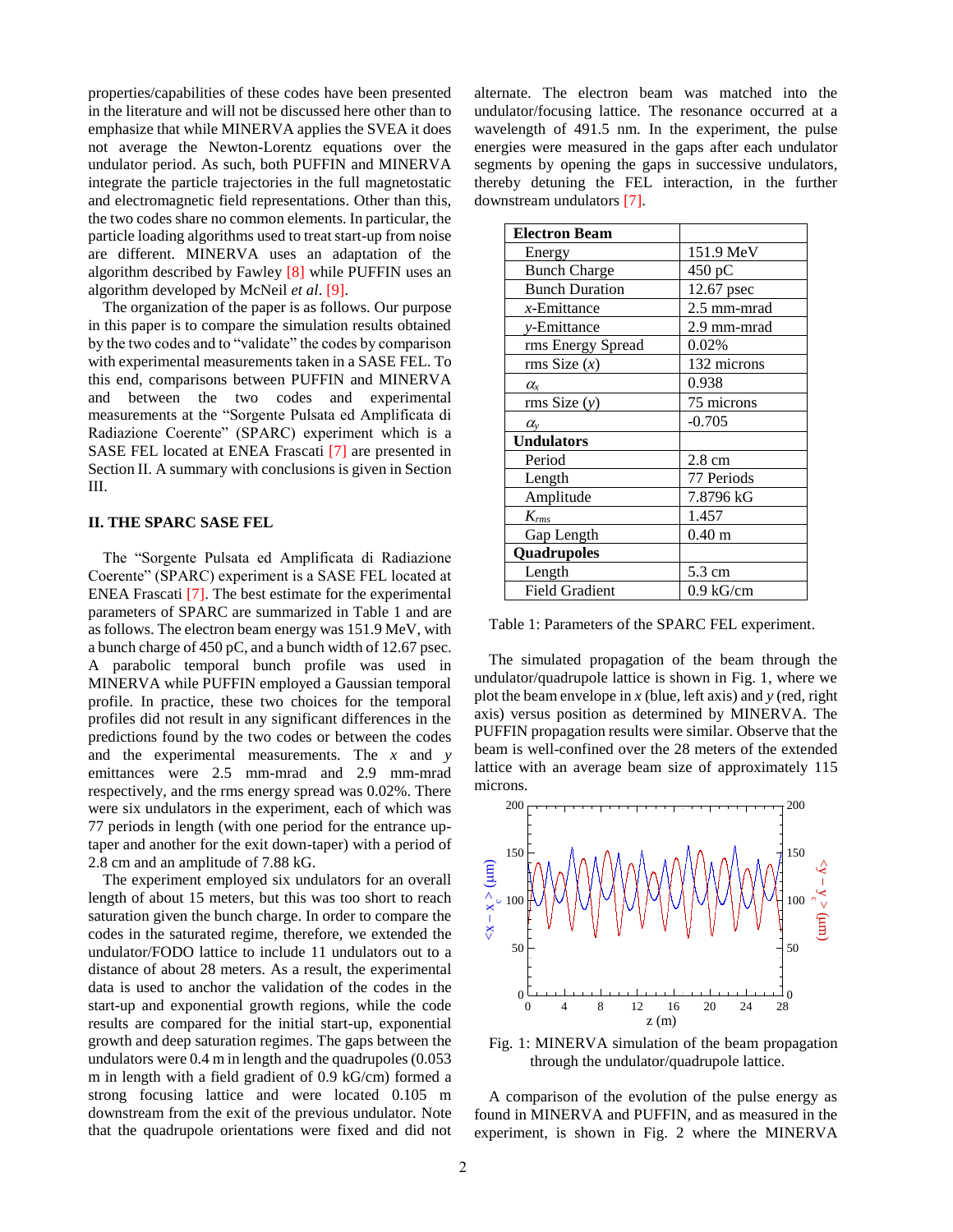simulation is indicated by the blue line and the PUFFIN simulation is indicated by the green line. The measured pulse energies for a sequence of shots are indicated by the red markers where the error bars indicate the standard deviation over a sequence of shots (data courtesy of L. Giannessi). Observe that the agreement between the two codes, and between the codes and the measured pulse energies, are excellent over the entire range of the experiment.



Fig. 2: Comparison of simulation results with PUFFIN and MINERVA and the measured pulse energies versus distance through the undulator (data courtesy of L. Giannessi).

We remark that the exponential growth region starts in the second undulator and that the start-up region is encompassed in the first undulator segment. The experimental measurements indicate that the pulse energy after the first undulator falls into the range of about 8.4  $\times$  $10^{-12}$  through  $1.74 \times 10^{-11}$  J while MINERVA yields a pulse energy of 2.52  $\times$  10<sup>−11</sup> J and PUFFIN yields 4.02  $\times$ 10<sup>−</sup><sup>11</sup> J. That the experimental value is somewhat lower than the simulations is to be expected as it is measured at some distance downstream from the first undulator segment while the codes evaluate the pulse energy at every location along the undulator line. The greatest differences between the simulations are found in the sixth and seventh undulators; however, the differences between the codes are smaller than the uncertainty in the experimental measurements. Hence, the simulation results are in relatively close agreement with the experiment and with each other. This agreement is an important observation since the particle loading algorithms in the two codes share no commonality. Apart from differences that might derive from the parabolic versus Gaussian temporal profiles and the different particle loading algorithms, another source of the difference in the slightly higher start-up noise in PUFFIN is the fact that PUFFIN naturally includes a wider initial spectral range than MINERVA.

The exponential growth region starts in the second undulator and the two codes are in close agreement with each other and with the experimental measurements out to the end of the sixth undulator. These results are in

substantial agreement with the parameterization developed by Ming Xie  $[10]$ . Using a  $\beta$ -function of about 2 m, we find that the Pierce parameter  $\rho \approx 2.88 \times 10^{-3}$  and that this parameterization predicts a gain length of 0.67 m, and a saturation distance of 18.1 m (including the additional 3.2 m represented by the gaps between the undulators). This is in reasonable agreement with the simulations which indicate that saturation occurs after between about  $18 - 20$ meters of undulator/FODO line.

Finally, the predictions of the two codes in the saturation regime after about 20 m are also in remarkable agreement. After 28 m of undulator/FODO lattice Puffin predicts a pulse energy of 96  $\mu$ J while MINERVA predicts 111  $\mu$ J which constitutes a difference of about 13.5 %.

The larger initial spectral linewidth excited in the startup region exhibited by PUFFIN is shown more clearly in Fig. 3 which presents a comparison between the evolution of the relative linewidth as determined from PUFFIN and MINERVA and by measurement (data courtesy of L. Giannessi). It is clear that PUFFIN predicts a wider initial spectrum than MINERVA. This is consistent with the full dynamics modelled by a PiC code such as PUFFIN which includes the generation of the wider bandwidth incoherent spontaneous emission. Exponential gain due to the resonant FEL interaction starts in the second undulator and this is expected to rapidly overcome any incoherent synchrotron radiation from the start-up region in the first undulator. In view of this, the PUFFIN results converge rapidly to that found by MINERVA and to the measured linewidths after the second undulator. Note, however, that the measured linewidth after the first undulator seems to be in better agreement with the MINERVA result, but this may be due to the bandwidth of the detector. Agreement between the simulations and the measured linewidth is within about 35% after 15 m. As shown in the figure, the predicted linewidths are in substantial agreement with the experimental measurements, and good agreement between the codes is found over the entire range of integration through the saturated regime.



Fig. 3: Comparison of the measured relative linewidth in red (data courtesy of L. Giannessi) with that found in the simulations (blue for MINERVA and green for PUFFIN).